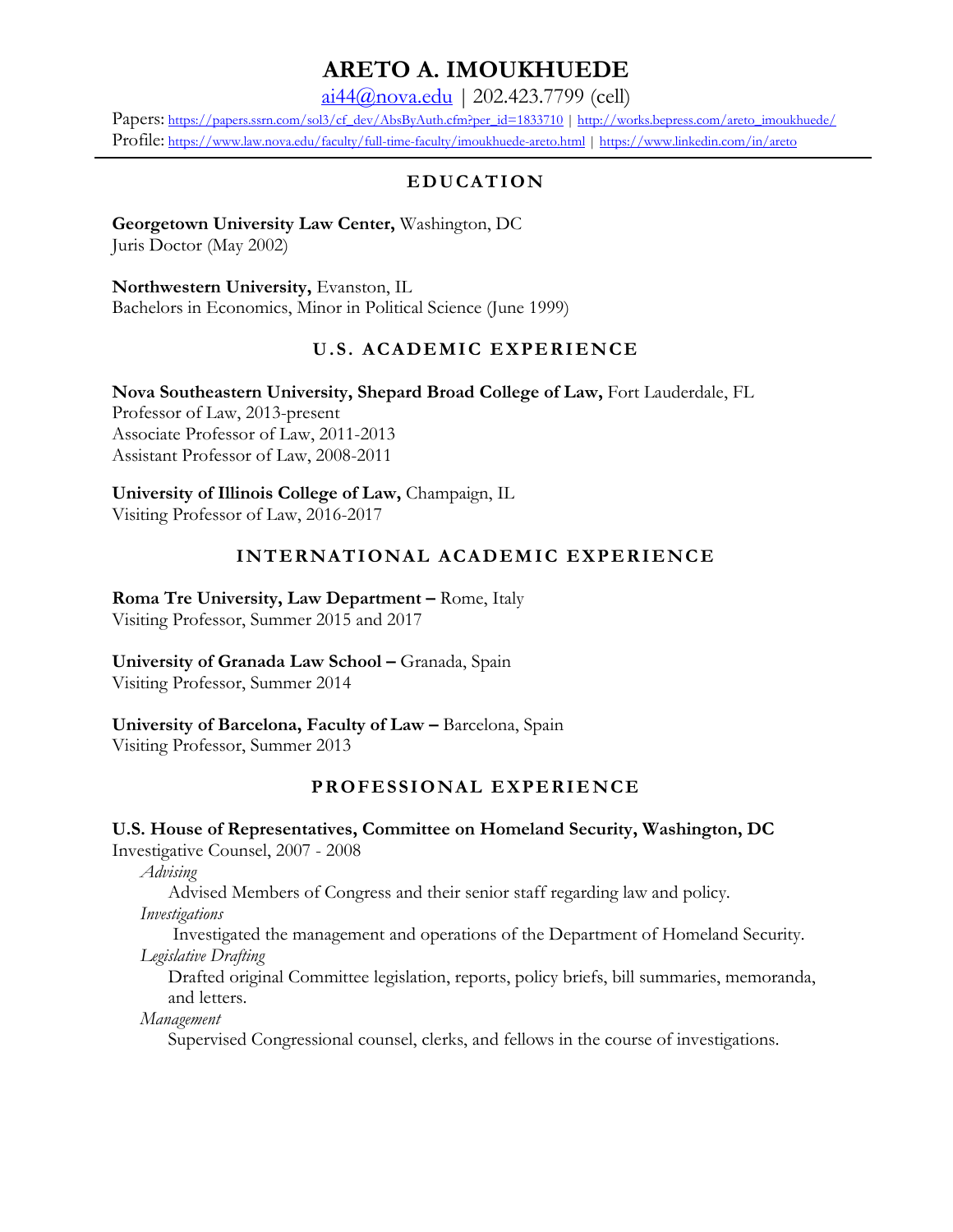#### **Areto A. Imoukhuede CV – continued**

Page **2** of **11**

#### **Sonnenschein Nath & Rosenthal LLP, Chicago, IL**

Litigation Associate, 2002-2006; Summer Associate, 2001

*Complex Commercial Disputes and Discovery*

Lead associate on various complex commercial matters including matters involving franchising, insurance, securities, and antitrust disputes.

Conducted depositions and wrote legal briefs and memoranda.

*Sarbanes-Oxley (SOX) and Business Regulation*

Analyzed SOX issues and drafted successful summary judgment briefs in antitrust disputes. Analyzed Department of Justice antitrust investigations of proposed client mergers.

#### *International*

Drafted International Arbitration Systems Manual.

Analyzed international effects of U.S. drug laws.

Prepared memoranda supporting U.N. Convention modeled on the Americans with Disabilities Act.

#### *Intellectual Property and Healthcare*

Analyzed software licensing agreements in multi-billion dollar antitrust dispute. Analyzed issues in nationwide pharmaceutical class action regarding Medicare.

#### *Civil Rights*

Deposed police officers involved in racial profiling in favorably settled §1983 action. Federal civil rights trial on state agency's affirmative action policy.

## **U.S. House of Representatives, Second Congressional District of Illinois, Washington, DC**

Congressional Fellow, 2000 - 2001

*Appropriations*

Prepared advisory analyses regarding appropriations issues.

*Constitutional Law*

Extensive research regarding a constitutional amendment creating a right to public education.

*International*

Prepared advisory analyses regarding military and humanitarian aid.

*Legislative Drafting*

Drafted legislative proposals and related press releases.

*Publication*

Acknowledged contributor for the book – A MORE PERFECT UNION.

## **U.S. Department of Justice, Antitrust Division, Washington, DC**

#### Legal Intern, 2000

*International Commerce*

Investigated and prepared analyses regarding international agricultural commerce antitrust concerns.

*Merger Proposal Investigations*

Prepared memoranda regarding antitrust investigations of regional airline monopolies and oligopolies.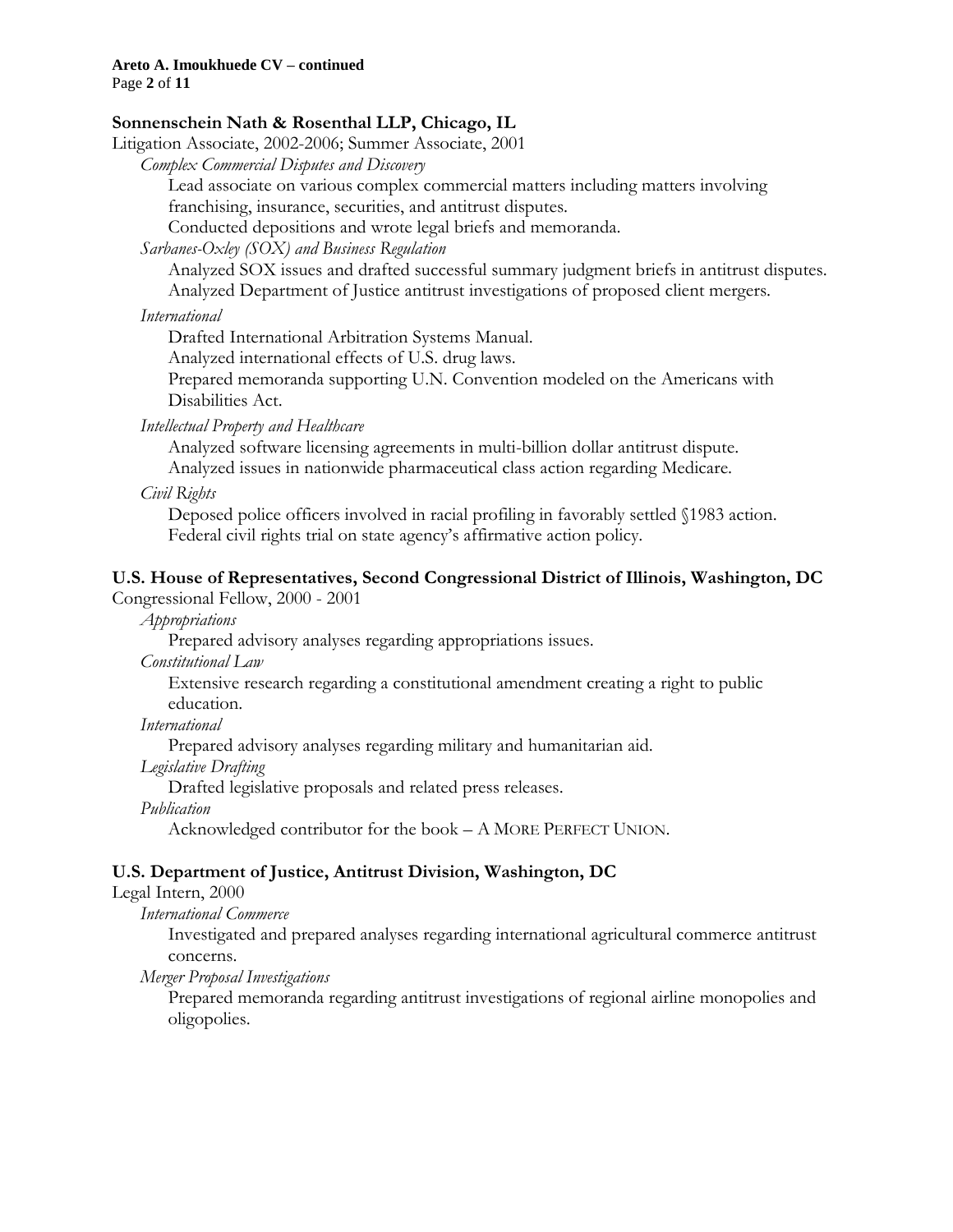#### **R ES EARC H**

LAW REVIEW ARTICLES

#### **NEW SCRUTINY FOR THE RIGHT TO PUBLIC EDUCATION** (In Progress)

**THE WALK AWAY FROM EQUALITY** (In Progress)

**THE RIGHT TO PUBLIC EDUCATION AND THE SCHOOL TO PRISON PIPELINE**, forthcoming Alb. Gov't L. Rev 2019.

**ENFORCING THE RIGHT TO PUBLIC EDUCATION**, forthcoming Ark. L. Rev. 2019.

**A CRITIQUE OF THE UNIQUELY ADVERSARIAL NATURE OF THE U.S. LEGAL, ECONOMIC AND POLITICAL SYSTEM AND ITS IMPLICATIONS FOR REINFORCING EXISTING POWER HIERARCHIES**, with James D. Wilets, 20 U. Pa. J.L. & Soc. Change 341 (2017)

**GUN RIGHTS AND THE NEW LOCHNERISM**, 47 Seton Hall L. Rev. 329 (2017) (Lead article)

**THE REAL HOMELAND SECURITY GAPS**, 42 Ohio N.U. L. Rev. 395 (2016) (Lead article)

**EDUCATION RIGHTS AND THE NEW DUE PROCESS**, 47 Ind. L. Rev. 467 (2014)

**THE FIFTH FREEDOM: THE CONSTITUTIONAL DUTY TO PROVIDE PUBLIC EDUCATION**, 22 U. Fla. J.L. & Pub. Pol'y 45 (2011)

BOOK CHAPTER

**FREEDOM FROM IGNORANCE: THE INTERNATIONAL DUTY TO PROVIDE PUBLIC EDUCATION**, Frenkel, D.A. (ed.), 2013, Public Law and Social Human Rights. Athens Institute for Education and Research (ATINER), Athens, Greece (invited author)

## **PRESENTATIONS**

**American University – Washington DC** Invited Speaker (March 22, 2019) Fake Equality: Affirmative Action and the Rebirth of Separate but Equal

**American University – Washington DC** Invited Speaker (March 22, 2019) Feudalism and the Future

**Loyola University Chicago School of Law – Chicago, IL** Invited Speaker (November 3, 2018) College Admissions and Supremacist Attitudes

**University of Arkansas School of Law – Fayetteville, AR**

Invited Speaker (November 2, 2018)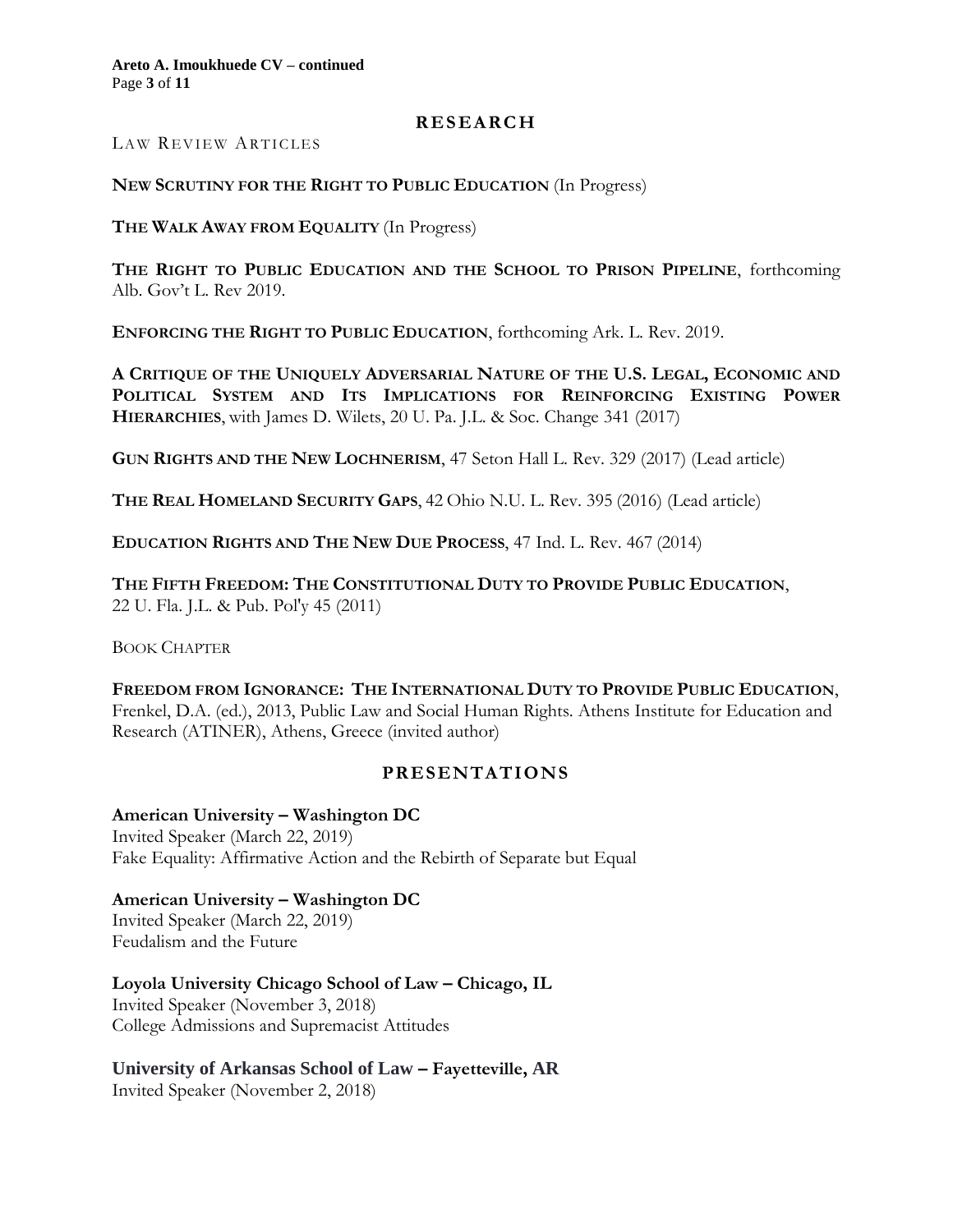**Areto A. Imoukhuede CV – continued** Page **4** of **11**

New Scrutiny for the Right to Public Education

#### **University of California, Los Angeles (UCLA) – Los Angeles, CA**

Invited Speaker (July 7, 2018) Implementing a Right to Public Education

#### **University of California, Los Angeles (UCLA) – Los Angeles, CA**

Invited Lead Commentary Presenter (July 6, 2018) Russian Election Interference, Race, and U.S. National Security

#### **Law and Society Association –Toronto, Canada**

Invited Speaker and Panel Chair (June 9, 2018) Liberal Equality and the Rebirth of Separate But Equal

#### **American Research Association (AERA) – New York, NY**

Invited Presidential Panelist (April 14, 2018) Enforcing a Right to Public Education

#### **Albany Law School – Albany, NY**

Invited Speaker and Panelist (March 9, 2018) The Right to Public Education and the School to Prison Pipeline

#### **Nova Southeastern University, Shepard Broad College of Law – Fort Lauderdale, FL**

Invited Panelist (August 31, 2017) Hate Speech and Our Community Response

## **Drexel University Thomas R. Kline School of Law – Philadelphia, PA**

Invited Lead Commentary Presenter (July 8, 2017) Children of a Lesser Court

#### **Drexel University Thomas R. Kline School of Law – Philadelphia, PA** Invited Speaker (July 7, 2017)

The Walk Away from Racial Equality

## **Roma Tre University Law Department – Rome, Italy**

Invited Speaker and Panelist (May 24, 2017) Gun Control and Gun Rights: Trans-Atlantic Views

## **University of Illinois College of Law – Champaign, IL**

Invited Panelist (April 18, 2017) Certain Uncertainty: Higher Education in the Trump Era

#### **University of Illinois College of Law – Champaign, IL** Invited Speaker (March 2, 2017)

Intersectionality and Privilege

**University of South Carolina School of Law – Columbia, SC** Invited Speaker (February 16, 2017)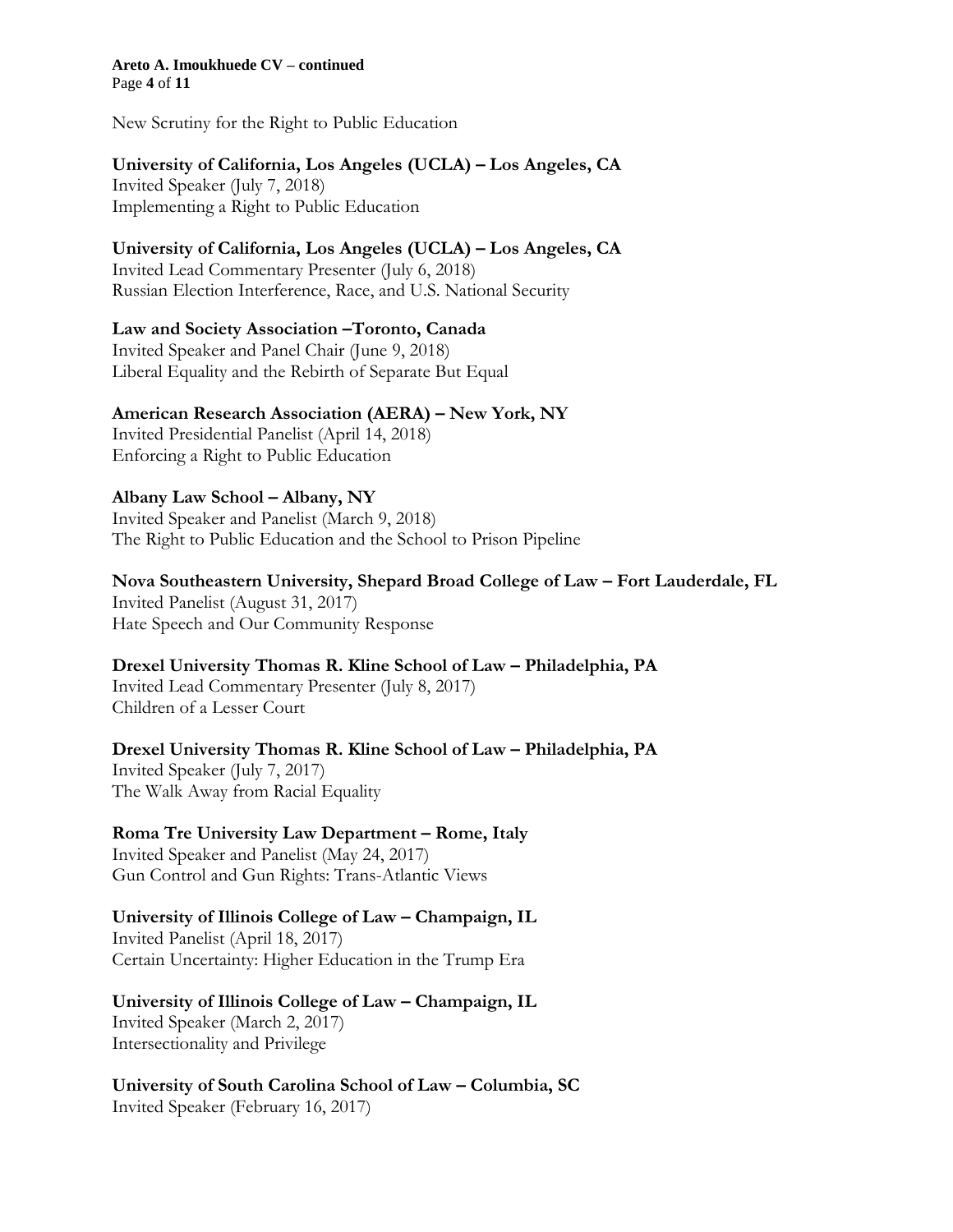#### **Areto A. Imoukhuede CV – continued** Page **5** of **11**

Public Carry of Handguns Under the Second Amendment

#### **University of Illinois College of Law – Champaign, IL**

Invited Speaker (November 17, 2016) The Duty to Provide Public Education

#### **Loyola University Chicago School of Law – Chicago, IL**

Invited Speaker (November 3, 2016) Affirmative Action and the Rebirth of Separate but Equal

#### **Suffolk University Law School – Boston, MA**

Invited Speaker (October 20, 2016) Lochnerism and the Second Amendment

## **The John Marshall Law School – Chicago, Illinois**

Invited Panelist (September 30, 2016) The Trouble with "Resiliency" and "Grit" in Reshaping Legal Education: Race, Class and Gender Considerations

#### **Southeastern Association of Law Schools 2016 Annual Conference – Amelia Island, FL**

Invited Panelist (August 6, 2016) Workshop on Constitutional Law: Boundaries of the Right to Bear Arms

#### **University of Miami - Miami, FL**

Invited Lead Commentary Presenter (July 9, 2016) Virtual Shackles: Electronic Monitoring and the Liberal Undermining of Juvenile Justice

## **Texas Southern University, Thurgood Marshall School of Law – Houston, TX**

Invited Speaker (February 19, 2016) Fisher, Liberal Equality, and the Rebirth of Separate but Equal

## **LatCrit 2015: Twentieth Anniversary Conference – Anaheim, CA**

Invited Speaker (October 2, 2015) Gun Rights and the New Lochnerism

## **Loyola Law School – Los Angeles, CA**

Invited Speaker (October 1, 2015) The Second Amendment, Gun Control, and Lochnerism

#### **University of California, Irvine – Irvine, CA**

Invited Lead Commentary Presenter (July 11, 2015) The Regulation of Higher Education Opportunity

## **Roma Tre University Law Department – Rome, Italy**

Invited Speaker (May 14, 2015) U.S. Homeland Security Privatization and Democracy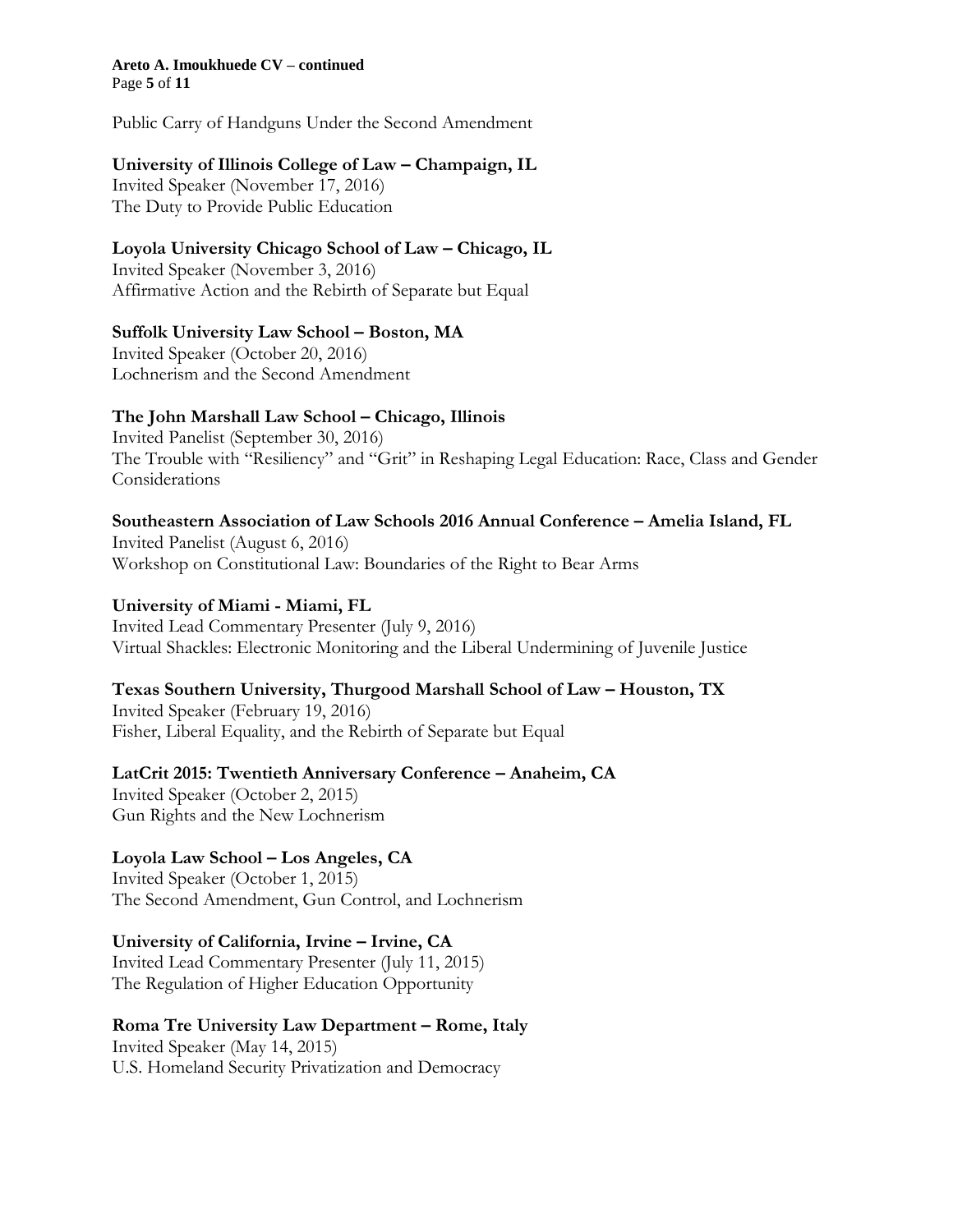#### **Areto A. Imoukhuede CV – continued** Page **6** of **11**

#### **Nova Southeastern University, Ambassadors Board and Board of Trustees – Fort Lauderdale, FL**

Invited Speaker (February 12, 2015) The Uniquely Adversarial Nature of the U.S. Legal, Economic and Political System

## **Nova Southeastern University Shepard Broad College of Law, Fort Lauderdale, FL**

Invited Speaker (January 15, 2015) The Uniquely Adversarial Nature of the U.S. Legal, Economic and Political System

## **Loyola University Chicago School of Law – Chicago, IL**

Invited Speaker (November 7, 2014) Outsourcing Homeland Security

## **Nova Southeastern University, Faculty Symposium – Fort Lauderdale, FL**

Invited University Symposium Speaker (October 9, 2014) The Right to Bear Arms and Gun Control: Rights, Obligations, Distortions and Distractions

## **University of Nevada-Las Vegas Law School (UNLV) – Las Vegas, NV**

Invited Lead Commentary Presenter (July 12, 2014) Help Me, I'm Drowning (in a Sea of Privilege): Rethinking Brown and Affirmative Action in the Wake of Schuette

## **Nova Southeastern University, Shepard Broad College of Law, Fort Lauderdale, FL**

Invited Panelist (March 25, 2014) Law and History in *12 Years A Slave*

## **University of Puerto Rico – San Juan, PR**

Invited Panelist (December 6, 2013) Race in Obama's Second Term

## **Nova Southeastern University, Shepard Broad College of Law, Fort Lauderdale, FL**

Invited Continuing Legal Education Lecturer and Panelist (October 11, 2013) Gun Control in American and Jewish Law

## **Denver University Law School – Denver, CO**

Invited Speaker (July 14, 2013) Home(land) Alone Part (1): Laws and Regulations that Allow for the Excessive Privatization of Homeland Security Function

## **Fortis Nursing College – Cutler Bay, FL**

Keynote Speaker (March 27, 2013) Race, Gender, Oppression and the Law

## **Miami-Dade Democratic Party – Miami, FL**

Invited Speaker (February 22, 2013) Gun Safety Town Hall Meeting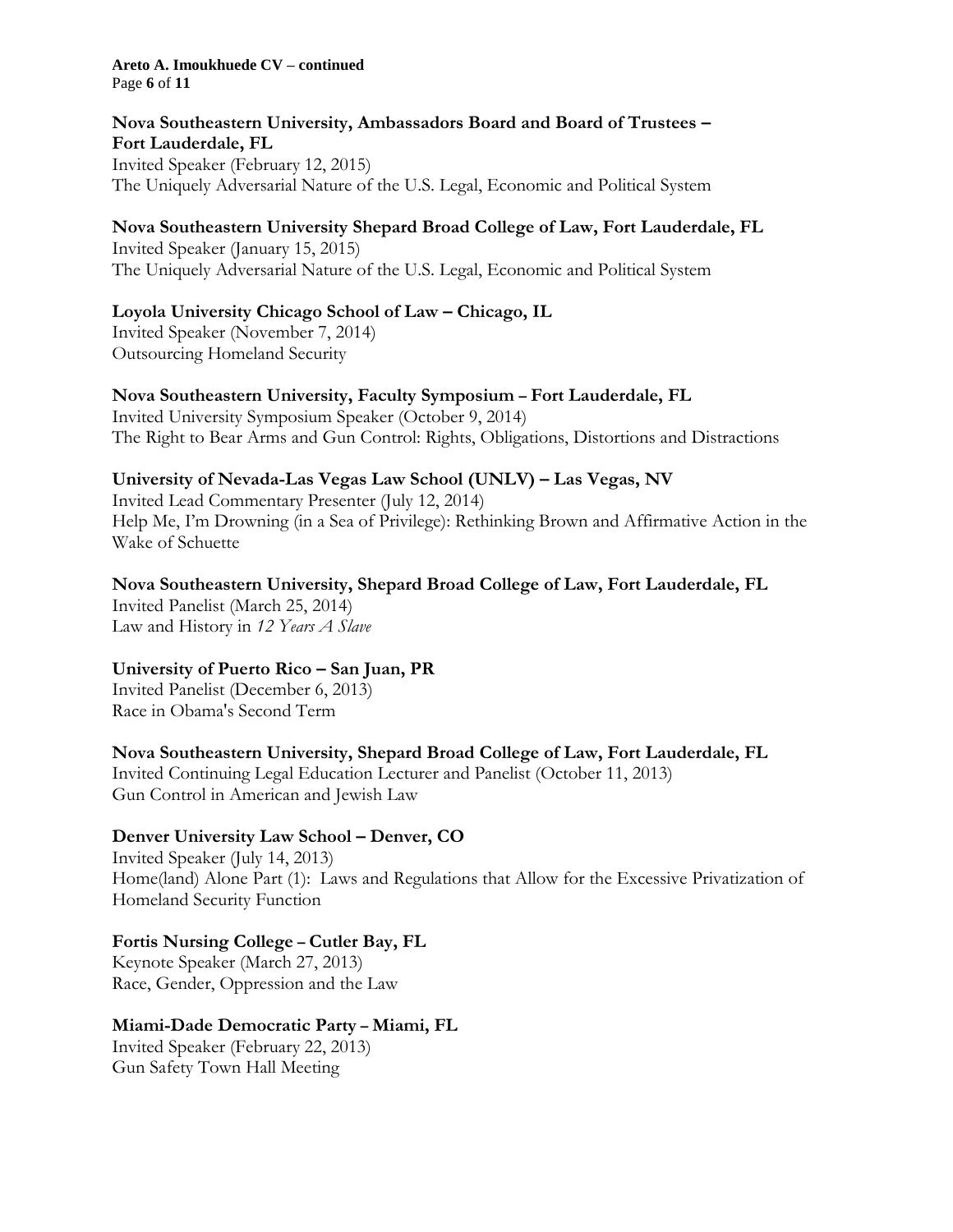#### **Areto A. Imoukhuede CV – continued**

Page **7** of **11**

## **U.S. Representative Lois Frankel and Broward Sheriff's Office – Fort Lauderdale, FL**

Constitutional Law Expert Panelist (February 1, 2013) Congressional Roundtable on Reducing Gun Violence

## **Loyola University Chicago School of Law – Chicago, IL**

Invited Speaker (November 2, 2012) Education Rights and The New Due Process

## **University of Maryland – Baltimore, MD**

Invited Panelist (October 5, 2012) On Professionalism & Balance: Academic and Personal Success

## **Suffolk University Law School – Boston, MA**

Invited Speaker (June 29, 2012) New Scrutiny for Education and Fundamental Duties

## **Cumberland School of Law – Birmingham, AL**

Invited Moderator and Panelist (March 31, 2012) Across Generations: A Conversation Among Faculty of Color

## **ATINER (Athens Institute for Education and Research) – Athens, Greece**

Invited Speaker (July 18, 2011) Freedom from Ignorance: The International Duty to Provide Public Education

## **DePaul College of Law – Chicago, IL**

Invited Lead Commentary Presenter (June 25, 2011) Race Consciousness and Holistic Admission after Grutter

## **The Law and Society Association Annual Meeting – San Francisco, CA**

Invited Speaker (June 2, 2011) The Fifth Freedom: The Constitutional Duty to Provide Public Education

**The Law and Society Association Annual Meeting – San Francisco, CA** Invited Speaker (June 4, 2011) Homeland Insecurity: Private Delegation of Public Safety

## **Miami-Dade Democratic Party – Miami, FL**

Invited Speaker (February 22, 2011) Education Policy Discussion: Florida Education Policy and Funding Challenges

## **Seton Hall College of Law – Newark, NJ**

Invited Commentary Presenter (September 3, 2010) Stepping Forward to Truth-en the Marketplace of Ideas about Race

## **Southern Methodist University Law School – Dallas, TX**

Invited Speaker (June 25, 2010) Constitutionalizing a Right to Public Education: Judicial Approaches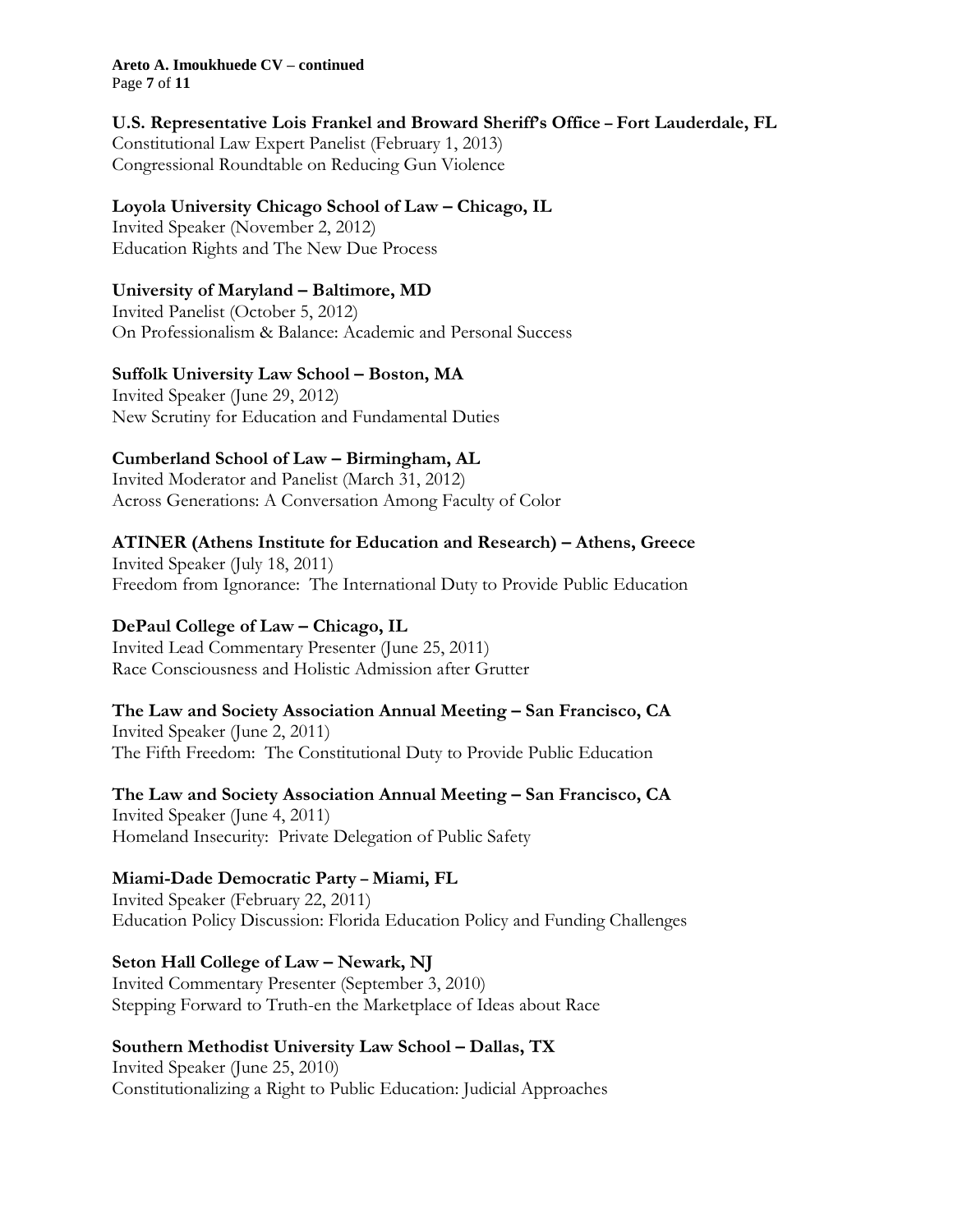#### **Areto A. Imoukhuede CV – continued** Page **8** of **11**

#### **American University Washington College of Law – Washington, DC**

Invited Speaker (October 3, 2009) Cracks in I.C.E.: Privatization of Security v. Inherent Governmental Function

#### **Phoenix School of Law – Phoenix, AZ**

Invited Speaker (March 27, 2009) Private Contracts and Public Resources in the Department of Homeland Security's Federal Protective Service

#### **The Hall of States – Washington, DC**

Invited Speaker and Congressional Expert (May 13, 2008) Private Contract Guards and the Department of Homeland Security

#### **Boy Scouts of America Calumet Council – Matteson, IL**

Invited Speaker (October 2005 and 2003) The Spirit of Scouting

#### **Policy Debate, Matteson – IL**

Invited Economics and Law Expert Panelist (October 2004) A Critique of Home Rule and Taxation

#### **Chicago's Navy Pier – Chicago, IL**

Invited Speaker (August 2003) Introduced U.S. Presidential Candidate, Governor Howard Dean

## **Georgetown University – Washington, DC**

Invited Speaker (October 2001) Inauguration of Georgetown University President, Washington, DC

## **AWA RD S**

**NPOC19 Scholarship**, Fourth National People of Color Legal Scholarship Conference **2018 Research Stipend**, Shepard Broad College of Law **2017 Research Stipend**, Shepard Broad College of Law **2015 Research Stipend**, Shepard Broad Law Center **2014 Research Grant**, Shepard Broad Law Center **2013 Research Grant**, Shepard Broad Law Center **John Mercer Langston Travel Award**, John Mercer Langston Writing Workshop **2012 Research Grant**, Shepard Broad Law Center **2011 Research Grant**, Shepard Broad Law Center **2010 Research Grant**, Shepard Broad Law Center **2009 Research Grant**, Shepard Broad Law Center **Dean's Certificate for Outstanding Service**, Georgetown University Law Center **The Washington Law Reporter Prize**, Georgetown University Law Center **Pro Bono Pledge Honoree for over 100 hours of Pro Bono**, Georgetown University Law Center **Weinberg College Dean's List**, Northwestern University **Golden Bear Award for Financial Acumen**, Northwestern University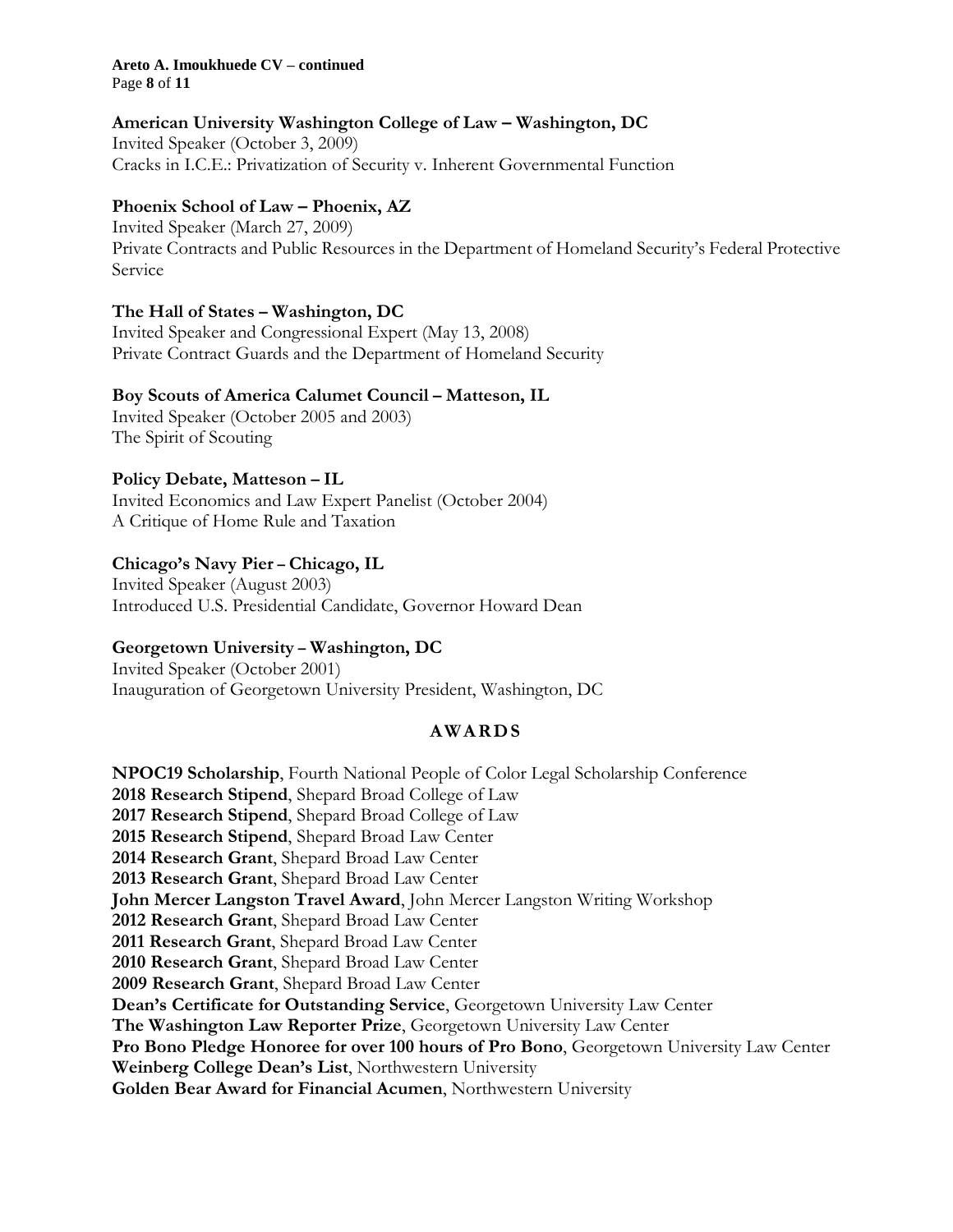#### **T EAC HI NG**

| <b>U.S. COURSES</b>                               |               |
|---------------------------------------------------|---------------|
| Administrative Law                                |               |
| Constitutional Law I                              |               |
| Constitutional Law II                             |               |
| Contracts                                         |               |
| <b>Current Constitutional Issues Seminar</b>      |               |
| <b>Employment Discrimination</b>                  |               |
| Federal Privacy Law                               |               |
| Power, Privilege, and Constitutional Law          |               |
| INTERNATIONAL COURSES                             |               |
| International Justice                             |               |
| Introduction to U.S. Constitutional Law           |               |
| FACULTY ADVISOR                                   |               |
| American Constitution and Society                 | 2015-present  |
| <b>Black Law Students Association</b>             | 2008-present  |
| Moot Court                                        | 2008-present  |
| Benched BLSA Moot Court Team                      |               |
| Benched Hispanic Law Students Moot Court Team     |               |
| Benched Civil Rights Moot Court Competition       |               |
| Benched ABA Moot Court Competition                |               |
| National Security and Law Society                 | 2008-2016     |
| Inter-American Center for Human Rights (IACHR)    | 2010-2015     |
| International Symposium, Water: A Human Right     |               |
| <b>SERVICE</b>                                    |               |
| FACULTY COMMITTEES                                |               |
| Contract Retention Promotion and Tenure Committee | 2018-pressent |
| College of Law Admissions Committee               | 2017-2018     |
| <b>ABA Self Study Committee</b>                   | 2015-2016     |

Program Review Committee 2015-2016 Adjunct Appointments Committee 2014-2015, 2011-2013 Academic Disciplinary Board 2013-2014 Student Affairs Committee 2008-2011 Co-Chair Student Satisfaction Subcommittee 2010-2011 Strategic Planning Committee: Enhancing the Student Experience 2008-2009

NATIONAL ACADEMIC LEADERSHIP AND ACTIVITIES **John Mercer Langston Writing Workshop** Co-Founder and Organizer, 2009 – present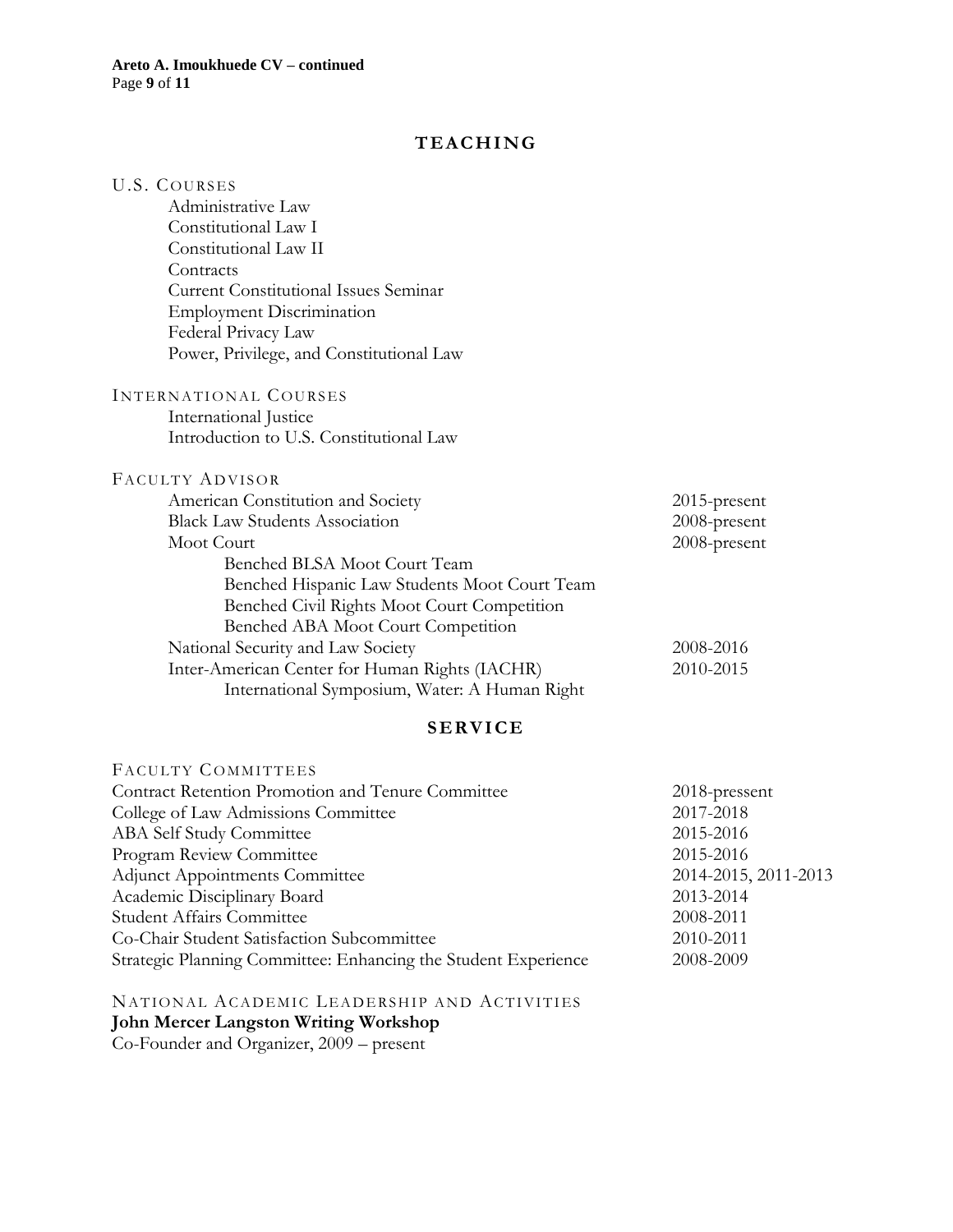**Areto A. Imoukhuede CV – continued** Page **10** of **11**

**American Association of Law Schools (AALS), Constitutional Law Executive Committee** Executive Board, 2011-2013

**Society of American Law Teachers (SALT)**

COMMUNITY AND CIVIC LEADERSHIP **Florida Democratic Party Platform Committee**, Miami, FL South Florida Co-Chairman, 2011-2012 Statewide Education Point Person, 2011-2012

**Miami-Dade Democratic Executive Committee**, Miami, FL Chairman – Issues Committee, 2011-2012

**New Leaders Council – Miami**, Board of Advisors and Mentor, 2010-2015

**Obama-Biden Presidential Campaign**, Washington, DC and Broward County, FL Volunteer Election Attorney and Fundraiser, 2007-2008

**Maryland State Senate Campaign**, Cheverly, MD Campaign Manager, 2006

**Military Academy Recommendation Committee for Member of Congress** 2004

**Boy Scouts of America Calumet Council Fundraising Committee** Chairman, 2003-2005

STUDENT LEADERSHIP AND ACTIVITIES **President**, Georgetown University Law Center Student Bar Association

**Admissions Committee**, Georgetown University Law Center

**Finance Committee**, Georgetown University Law Center

**Greenhalgh Mock Trial Competition**, Georgetown University Law Center

**DC Workers' Rights Clinic**

**President**, Ayers Residential College of Commerce and Industry

**Vice President**, Northwestern University Associated Student Government

**Student Senator**, Northwestern University Associated Student Government

**America Reads Tutor**